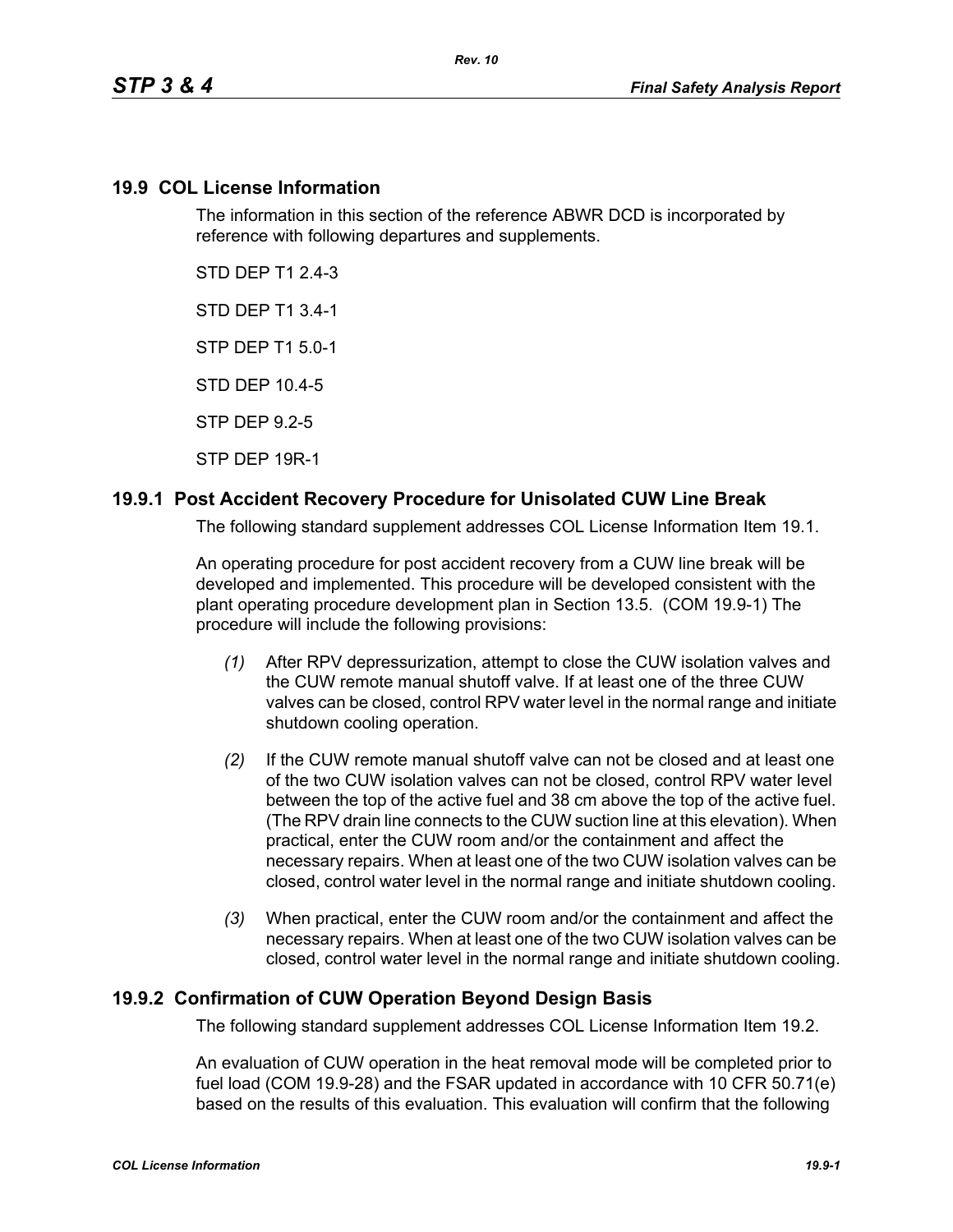areas will remain functional while operating outside their design basis temperature values:

- *(1)* The CUW nonregenerative heat exchanger
- *(2)* The CUW piping downstream of the regenerative heat exchanger
- *(3)* The RCW piping downstream of the nonregenerative heat exchanger
- *(4)* The feedwater piping downstream of CUW injection
- *(5)* Piping supports for the above piping

The emergency operating procedure to operate the CUW in heat exchanger bypass mode will be developed and implemented. This procedure will be developed consistent with the plant operating procedure development plan in Section 13.5. (COM 19.9-2) This procedure will include the following steps:

- *(1)* Terminate RBCCW flow to the RHR heat exchangers.
- *(2)* Bypass the hot water heat exchanger in the RBCCW line.
- *(3)* Bypass the flow control valve which controls RBCCW flow through the NRHX.

#### **19.9.3 Event Specific Procedures for Severe External Flooding**

#### STP DEP T1 5.0-1

*Internal* and external *flooding is addressed in Appendix 19R. The site selection process will take into account the worst case predicted flood. Then grade level and flood control methods (e.g., site grading) will be determined based on this predicted flood level. The grade level floor will be 0.3 meters above this predicted flood level. Therefore, external flooding should not be a major concern for the ABWR. To further reduce the susceptibility of external floods, plant and site specific procedures will be developed by the COL applicant for severe external flooding using the following guidelines:* 

*(1) Check that the door between the turbine building and service buildings is closed.*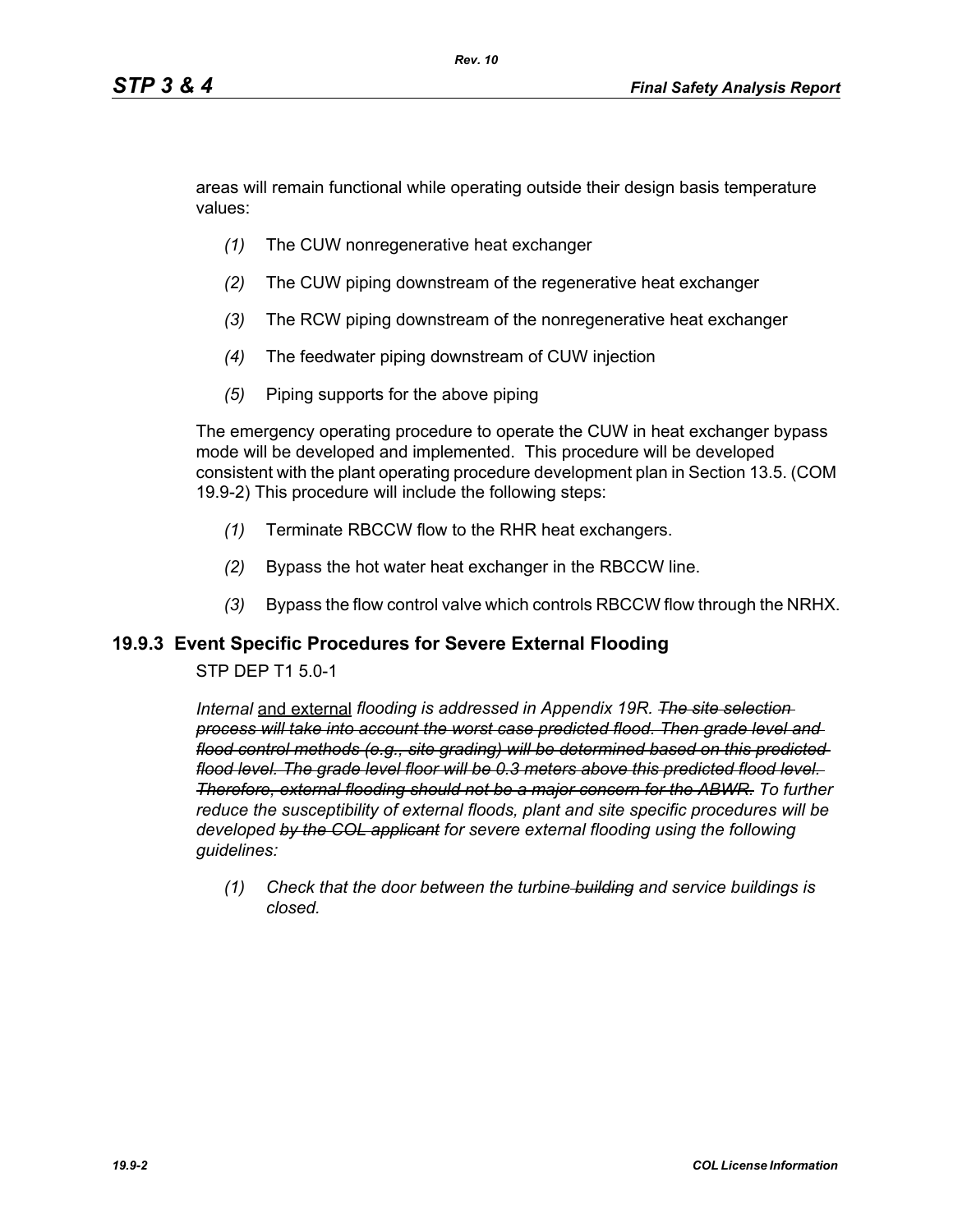- *(2) Sandbag*As an additional protection, consider placing sandbags at *the external doors* above the design flood level *to the*
	- *(a) Reactor building,*
	- *(b) Control building,*
	- *(c) Service building,*
	- *(d) Pump house at the ultimate heat sink,*
	- *(d) (e) Diesel generator fuel oil transfer pits, and*
	- *(e) (f) Radwaste building.*
- *(3) Close and dog*Check that *all external water tight doors in the reactor and control buildings* are closed and dogged*.*
- *(4) Shut the plant down.*
- *(5) Use power from the diesel generators or CTG if offsite power is lost.*

*Underground passages between buildings would not be affected because they are required to be watertight.*

The following site-specific supplement addresses departure STP DEP T1 5.0-1.

The operating procedure for severe external flooding will be developed and implemented. This procedure will be developed consistent with the plant operating procedure development plan in Section 13.5. (COM 19.9-3) The procedure will include the above guidelines and the following:

- *(1)* Procedures and training will be developed to ensure that observation of the main cooling reservoir is conducted such that main control room personnel will be alerted on indications of a main cooling reservoir breach. These procedures will also direct that all watertight doors will be verified closed immediately on receipt of such notification.
- *(2)* The site layout will be such that unobstructed views of the area between the main cooling reservoir and Units 3&4 are available to the personnel assigned responsibility to alert the main control room staff of a potential main cooling reservoir breach. If necessary, lighting will be provided to ensure such views at night.
- *(3)* Procedures will be developed to ensure that flood barriers and external watertight doors are verified closed on notification of Colorado River dam failures upstream of the site or upon notification of severe storms with a potential for significant rainfall.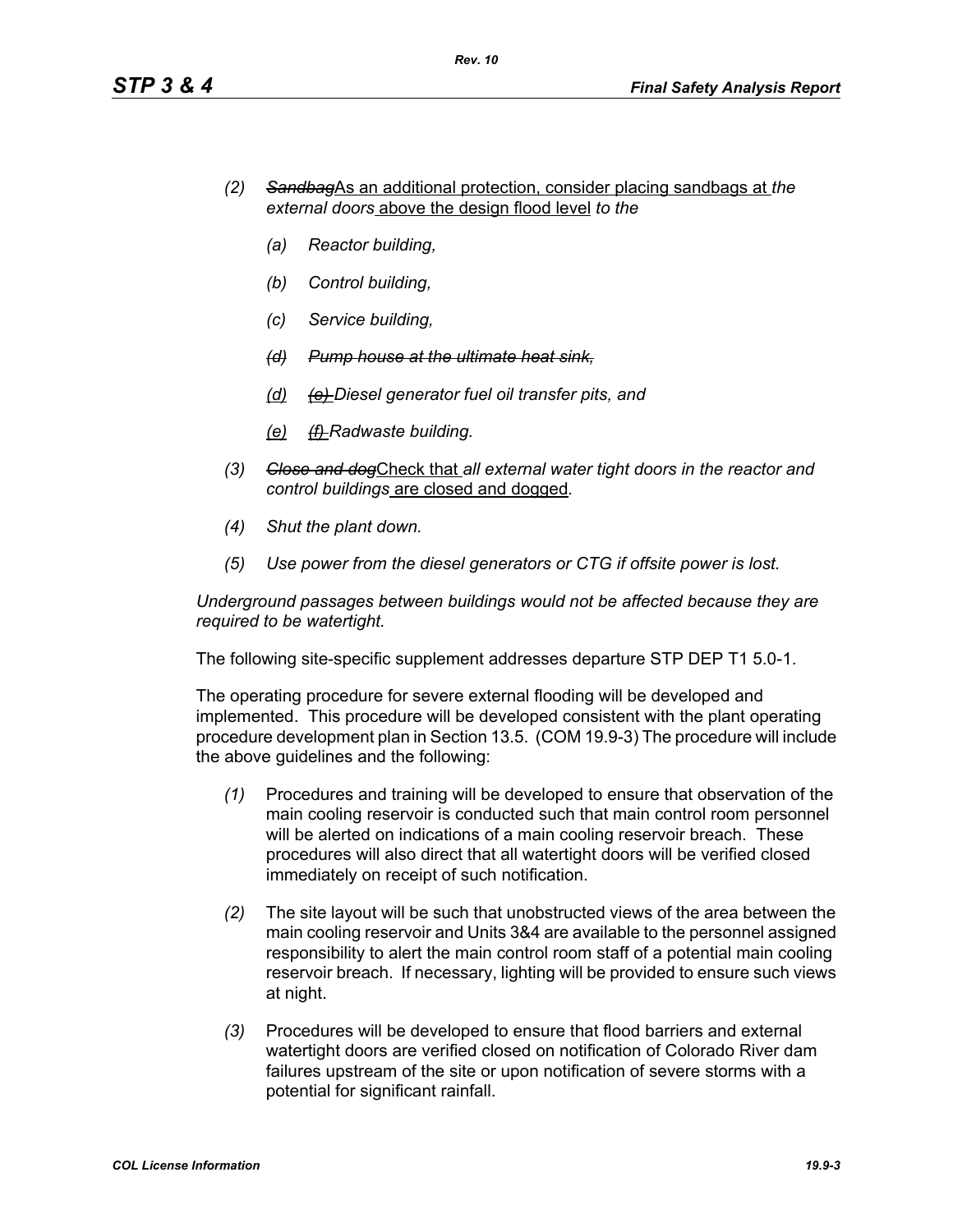*(4)* Frequent, periodic inspections of the main cooling reservoir will be performed to detect any indications of potential main cooling reservoir failure.

## **19.9.4 Confirmation of Seismic Capacities Beyond the Plant Design Basis**

The following standard supplement addresses COL License Information Item 19.4.

The High-Confidence Low Probability of Failure (HCLPF) values for site-specific SSCs (UHS/Pump House/Cooling Tower structure, RSW Piping Tunnel, Diesel Generator Oil Storage Vault and Cooling Tower fans) whose failure may affect the plant response to seismic events and which are not included in the analyses described in Appendix 19H have been established, see Table 19H-1a.

In accordance with the DC/COL-ISG-20 (Interim Staff Guidance on Implementation of a Probabilistic Risk Assessment-Based Seismic Margin Analysis for New Reactors), HCLPF values were determined using the Conservative Deterministic Failure Margin (CDFM) approach used for seismic margin studies.

The CDFM approach is summarized in the EPRI NP-6041-SL report (A methodology for Assessment of Nuclear Power Plant Seismic Margin, Revision 1, August 1991). The approach taken for deriving the HCLPF values is consistent with the methods described in EPRI NP-6041-SL.

The requirement specified in ISG-20 that the HCLPF value be equal to or greater than 1.67 times the site-specific Ground Motion Response Spectrum (GMRS) Peak Ground Acceleration (PGA=.098g, see Table 2.5S.2-21) is met for all the listed site-specific SSCs.

The following additional actions will be taken (COM 19.9-4) and the FSAR updated in accordance with 10 CFR 50.71(e) based upon the results of these analyses:

- *(1)* The High-Confidence Low Probability of Failure (HCLPF) values for the important plant-specific/as-built components corresponding to the generic components defined in Subsection 19H.4.3 shall be determined. The values will be compared to the assumed HCLPF values given in Tables 19H-1 or 19I-1. This will be completed prior to fuel load.
- *(2)* The investigation for the potential for seismic induced soil failure at 1.67 times the PGA of the GMRS will be completed prior to fuel load.
- *(3)* The system model (seismic accident sequences) developed in the DCD will be updated to incorporate capacity reductions due to site-specific effects (soil liquefaction) and site-specific SSCs (Ultimate Heat Sink (UHS), including Reactor Service Water (RSW) Pumphouse, Cooling Tower, RSW Piping Tunnel, and Diesel Generator Oil Storage Vault). Then, it will be determined whether site-specific soil failures control the seismic HCLPF capacities of SSCs associated with the seismic accident sequences. Based on the result of the update, the sequence- and plant-level seismic HCLPF capacity will be determined. This activity will be completed prior to the fuel load.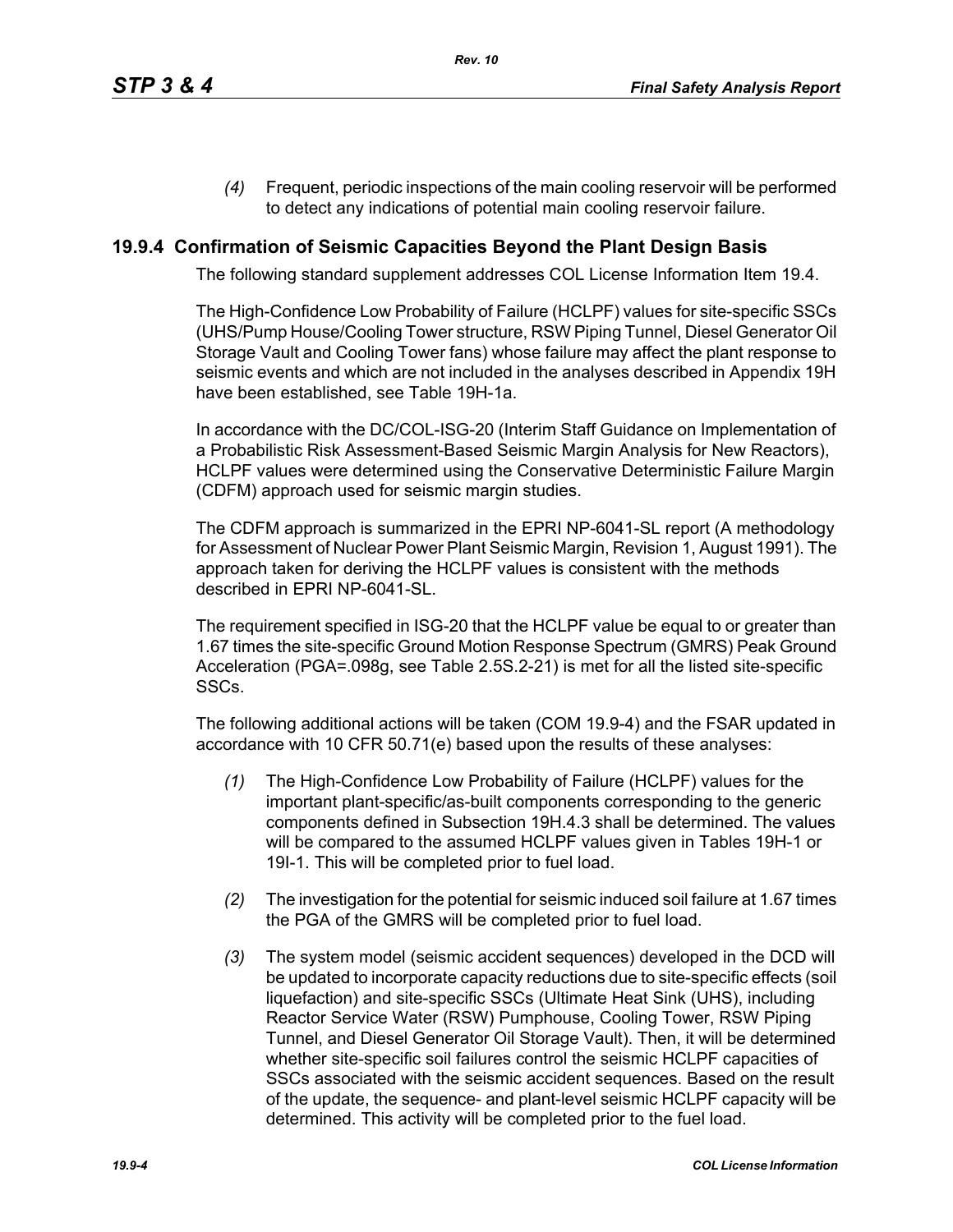*(4)* The remainder of the actions specified in Appendix 19H.5 will be completed prior to fuel load.

### **19.9.5 Plant Walkdowns**

The following standard supplement addresses COL License Information Item 19.5.

Procedures for plant walkdowns to identify seismic, fire, and internal flooding vulnerabilities will be developed and implemented. These procedures will be developed consistent with the plant operating procedure development plan in Section 13.5. (COM 19.9-5)

#### **19.9.6 Confirmation of Loss of AC Power Event**

The following site-specific supplement addresses COL License Information Item 19.6.

The site-specific frequency estimate for the loss of AC power event (Subsection 19D.3.1.2.4) is complete. The assessment addressed site-specific parameters such as specific causes (e.g., a severe storm) of the loss of power, and their impact on a timely recovery of AC power using data from NUREG/CR-6890 for the Electric Reliability Council of Texas (ERCOT). This evaluation verified that the overall risk impact of grid events at STP is bounded by the original Subsection 19D analysis.

#### **19.9.7 Procedures and Training for Use of AC-Independent Water Addition**

The following standard supplement addresses COL License Information Item 19.7.

Operating procedures and training for AC-Independent Water Addition will be developed and implemented. These procedures will be developed consistent with the plant operating procedure development plan in Section 13.5. Training on these procedures will be developed and implemented as described in Section 13.2.The procedures will identify system valve actuations, which provide ACIWA via the RHR System as a water source to the RPV or Containment. (COM 19.9-6) The procedures will address operation of the ACIWA for vessel injection or drywell spray operation. Operation of the ACIWA System in the vessel injection mode requires valves F005, F101, and F102 to be opened and valve F592 to be closed. Reactor depressurization to below ACIWA System operating pressure is required prior to ACIWA operation in the vessel injection mode. Operation of the ACIWA in the drywell spray mode requires valves F017, F018, F101, and F102 to be opened and valve F592 to be closed. These valves are shown on Figure 5.4-10. The diesel fire pump will start automatically when the ACIWA is properly aligned for vessel injection or drywell spray. If the normal firewater system water supply is unavailable, the alternate water supply can be made available by opening the manual valve between the diesel driven fire pump and the alternate water supply. This valve is shown in Figure 9.5-4. If it is necessary to use a fire truck for vessel injection or drywell spray, valve F103 must be opened in addition to operation of the valves discussed above for ACIWA operation. The valve for operation of the ACIWA using the fire truck is also shown on Figure 5.4-10. All of the valves required for ACIWA operation are manually operable.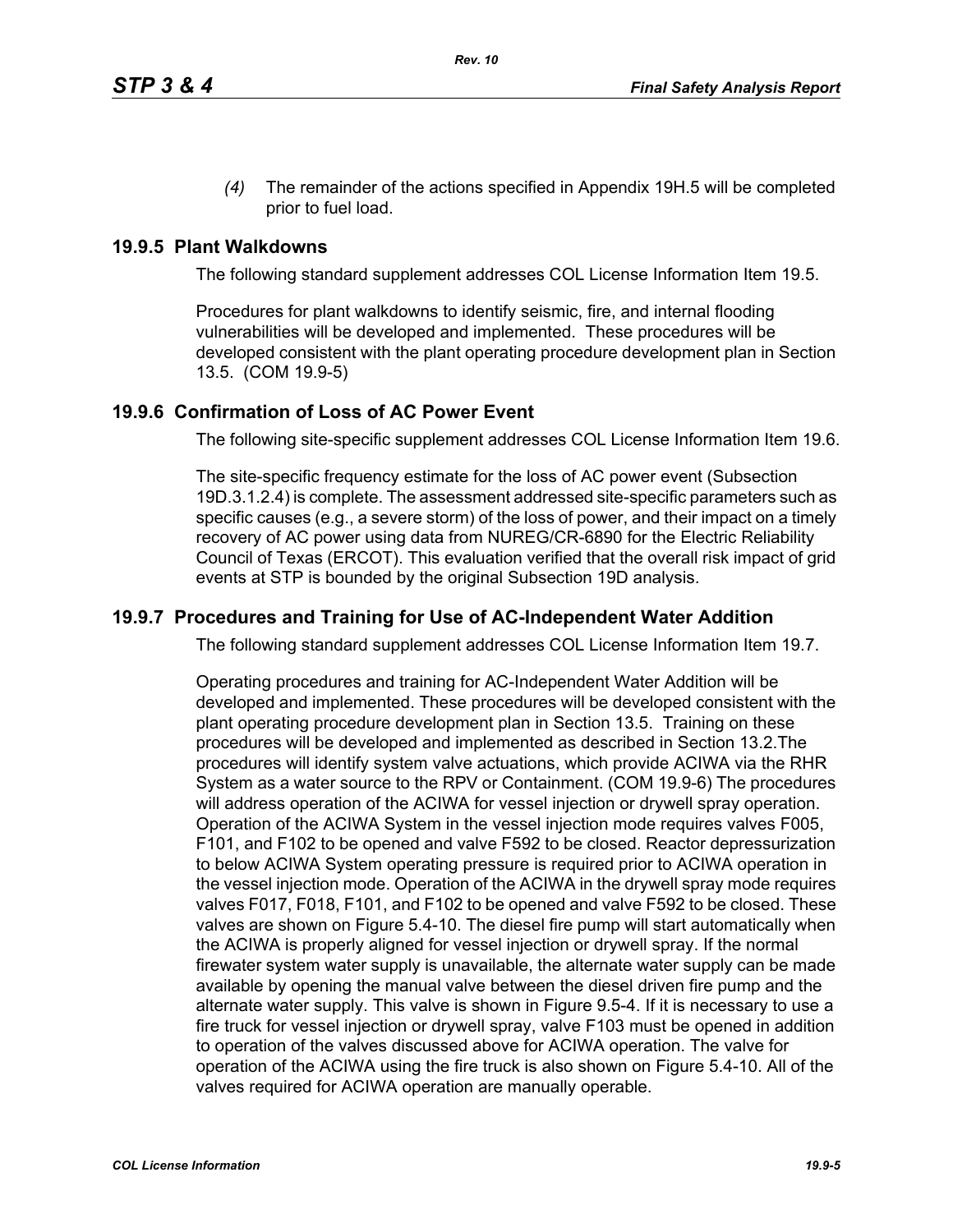STP 3 & 4 will make dose rate calculations for the specific configuration being constructed. These calculations will include the specific piping layout, shielding considerations, the potential for systems within the room to have recently been operated and thus contain radioactive coolant, and any other factors that significantly affect the dose rates. These dose rate calculations will be considered in the development of the specific plant procedures for ACIWA operation.

#### **19.9.8 Actions to Avoid Common-Cause Failures in the Essential** *Multiplexing System (EMUX)* **Communications Function (ECF) and Other Common Cause Failures**

#### STD DEP T1 3.4-1

*To reduce the potential for significant EMUX* ECF *common cause failures, (Subsection 19N.4.12), the COL applicant will take the following actions:*

- *(1) To eliminate remote multiplexing unit (RMU)* interface function (RIF) *miscalibration as a credible source of EMUX* ECF *common cause failure, administrative procedures will be established to perform cross-channel checking of RMU* RIF *outputs at the main control room safety system logic and control instrumentation, as a final check point of RMU* RIF *calibration work.*
- *(2)* To prevent any unidentified *EMUX* ECF faults/failure modes (e.g., an undetected software fault) from propagating to other *EMUX* ECF divisions, the plant operating procedures will include the appropriate detailed procedures necessary to assure that the ABWR plant operations are maintained in compliance with the governing Technical Specifications during the periods of divisional *EMUX* ECF failure. This will assure that such unidentified faults are effectively eliminated as a credible source of *EMUX* ECF common cause failure. These procedures will also include the appropriate symptom-based operator actions to assure that adequate core cooling is maintained in the hypothetical event of an entire *EMUX* ECF system failure.
- *(3)* To eliminate maintenance/test errors as a credible source of *EMUX* ECF common cause failure, administrative procedures will be established which will not permit the same technician to work on multiple divisions of the *EMUX* ECF. As noted in Subsection 19D.7, a maintenance procedure must be established so that if a sensor is found out of tolerance, before it is recalibrated, the calibration instrument is first checked. In addition, the same technician will not be allowed to calibrate sensors in different divisions.

The following standard supplement addresses COL License Information Item 19.8.

Test, maintenance, surveillance and administrative procedures will be developed and implemented. These procedures will be developed consistent with the plant operating procedure development plan in Section 13.5 to ensure credible common mode failures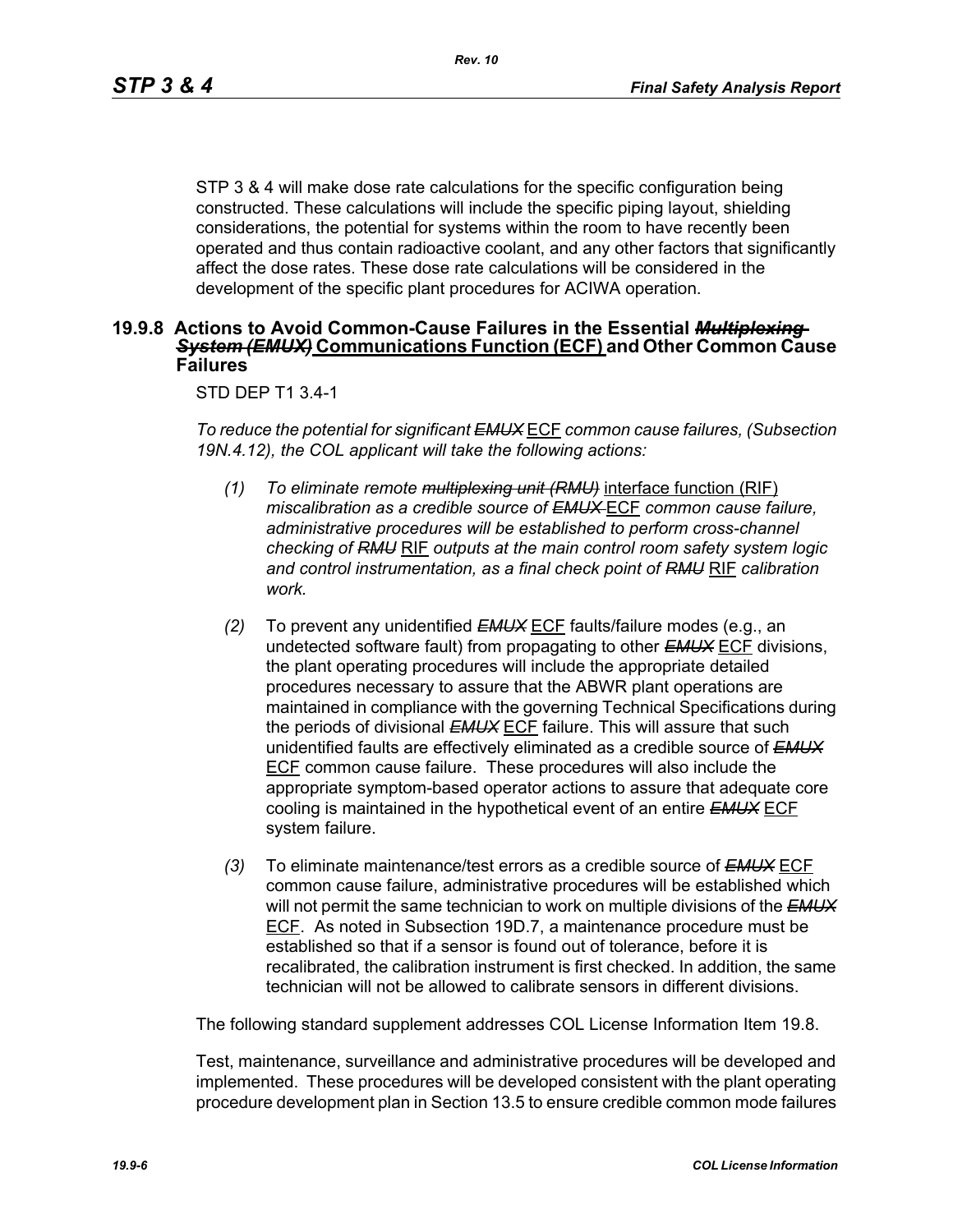cannot occur. (COM 19.9-7) These procedures shall include the above actions 1 through 3.

## **19.9.9 Actions to Mitigate Station Blackout Events**

The following standard supplement addresses COL License Information Item 19.9.

The analyses and procedures to confirm the assumptions modeled in PRA will be developed and implemented. The procedures will be developed consistent with the plant operating procedure development plan in Section 13.5. The PRA will be updated in accordance with 10 CFR 50.71(h)(1). (COM 19.9-8) The following actions will be performed to confirm these assumptions:

- *(1)* Confirm that the minimum condensate storage tank volume is 570 cubic meters.
- *(2)* Develop battery loading profiles to define appropriate load shedding during station blackout to ensure that the RCIC System can be operated for approximately 8 hours (See Subsection 8.3.2.1.3.1). (COM 5.4-1)
- *(3)* Perform analyses to confirm that RCIC room temperature will not exceed equipment design temperature without room cooling for at least 8 hours. (COM 5.4-2)
- *(4)* Perform analyses to confirm that control room temperature will not exceed equipment design temperature for at least 8 hours without room cooling.
- *(5)* Develop procedures for the emergency replenishment of gas supply for safety-related, pneumatically operated components. A discussion of the types of actions which could be taken is in Subsection 19E.2.1.2.2.2(2)(b).
- *(6)* Develop procedures to provide backup DC power to ADS valves to keep the valves open as long as possible to keep the reactor vessel depressurized if such action was necessary during a Station Blackout. See the discussion in Subsection 19E.2.1.2.2.2(a).

The detailed procedures that supplement the Emergency Procedure Guidelines will include the manual valve operation that is noted in Subsection 19.7.3(3a).

# **19.9.10 Actions to Reduce Risk of Internal Flooding**

STP DEP 19R-1

*(8) Ensure that the design of the RSW System includes anti-siphon capability on both the supply and return lines to the UHS.*

The following site-specific supplement addresses COL License Information Item 19.10.

Training, design, site-specific PRA based analysis, and procedures to reduce risk of internal flooding in the turbine, control, and reactor buildings, and the RSW pump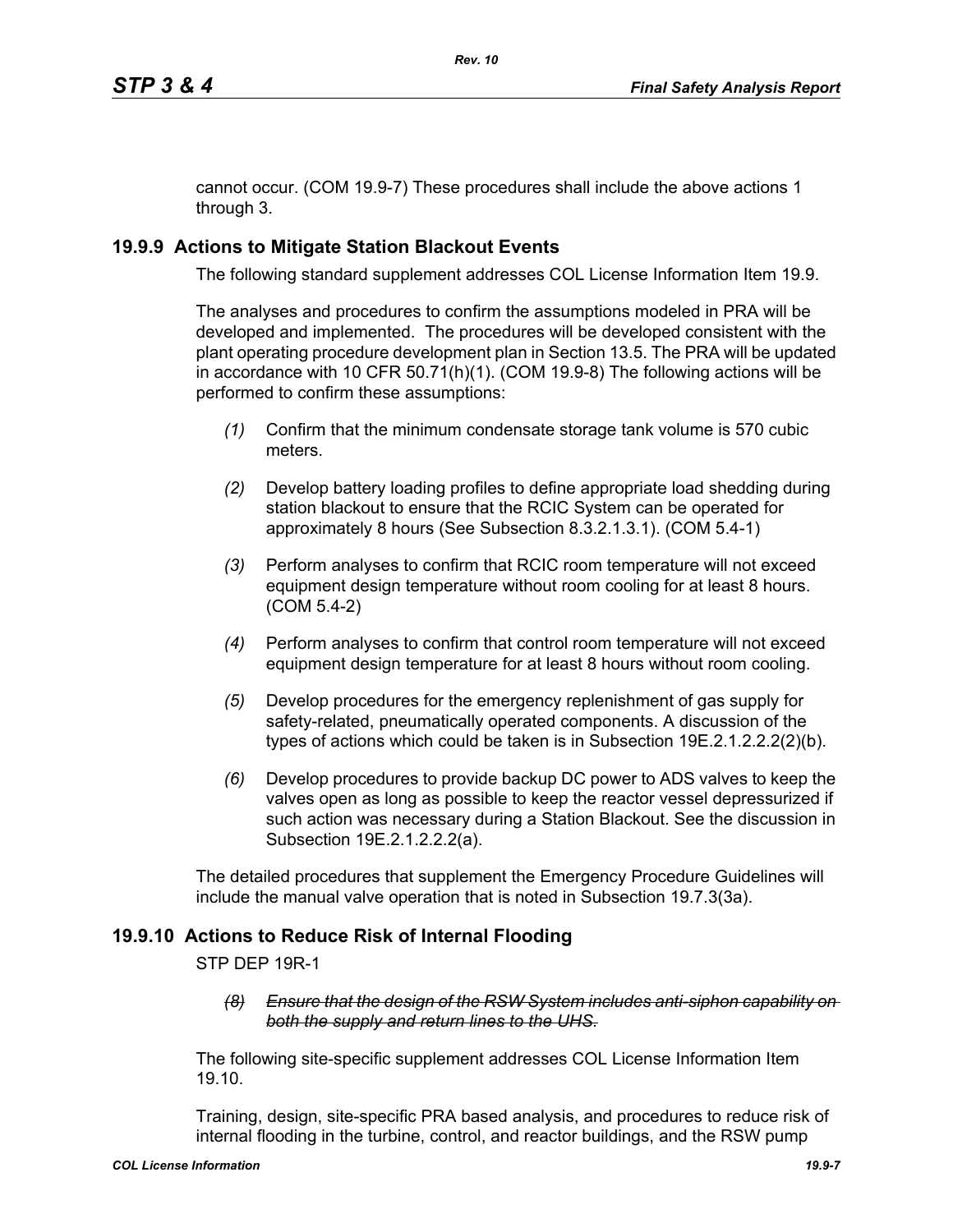house will be developed and implemented. The procedures will be developed consistent with the plant operating procedure development plan in Section 13.5. The site specific PRA will be updated in accordance with 10 CFR 50.71(h)(1). Training on these procedures will be developed and implemented as described in Section 13.2. (COM 19.9-9) These will include the following:

- *(1)* Training on isolation of potential flooding sources.
- *(2)* Maintenance of pump trip and valve isolation capability of potential unlimited flood sources will be controlled to assure that flood mitigation capability exists at all times. If pump trip and valve isolation capability is unavailable, procedures to monitor applicable piping lines for leakage must be implemented and replacement/repair of failed components must be completed as soon as possible or other mitigative features must be implemented.
- *(3)* Sizing of floor drains must be adequate to accommodate all potential flood rates. In sizing the floor drains, the following considerations must be addressed:
	- *(a)* The maximum volume and flow rate of potential flood sources on each floor must be calculated based on ANSI/ANS 58.2, "Design Basis For Protection Of Light Water Nuclear Power Plants Against The Effects Of Postulated Pipe Rupture."
	- *(b)* The floor drain sizing must be able to drain the highest flow rate in that area without allowing flood buildup to reach installed equipment in another area containing equipment from a different train or division (i.e. less than 200mm).
	- *(c)* The size and number of floor drains will account for the probability of some drains becoming clogged with debris.
- *(4)* Procedures for maintenance of watertight integrity of buildings and rooms especially during shutdown conditions.
- *(5)* Procedure to ensure that if flooding occurs in an ECCS divisional room that the watertight door to the affected room will not be opened until watertight integrity of the remaining ECCS rooms is assured.
- *(6)* Complete a site-specific PRA-based analysis for potential flood sources, the potential for flooding in the UHS pump house, and required mitigation features.
- *(7)* Procedure to open doors or hatches to divert water from safety-related equipment following postulated floods.
- *(8)* Ensure that seals on radwaste tunnels between buildings are adequate to prevent interbuilding flooding.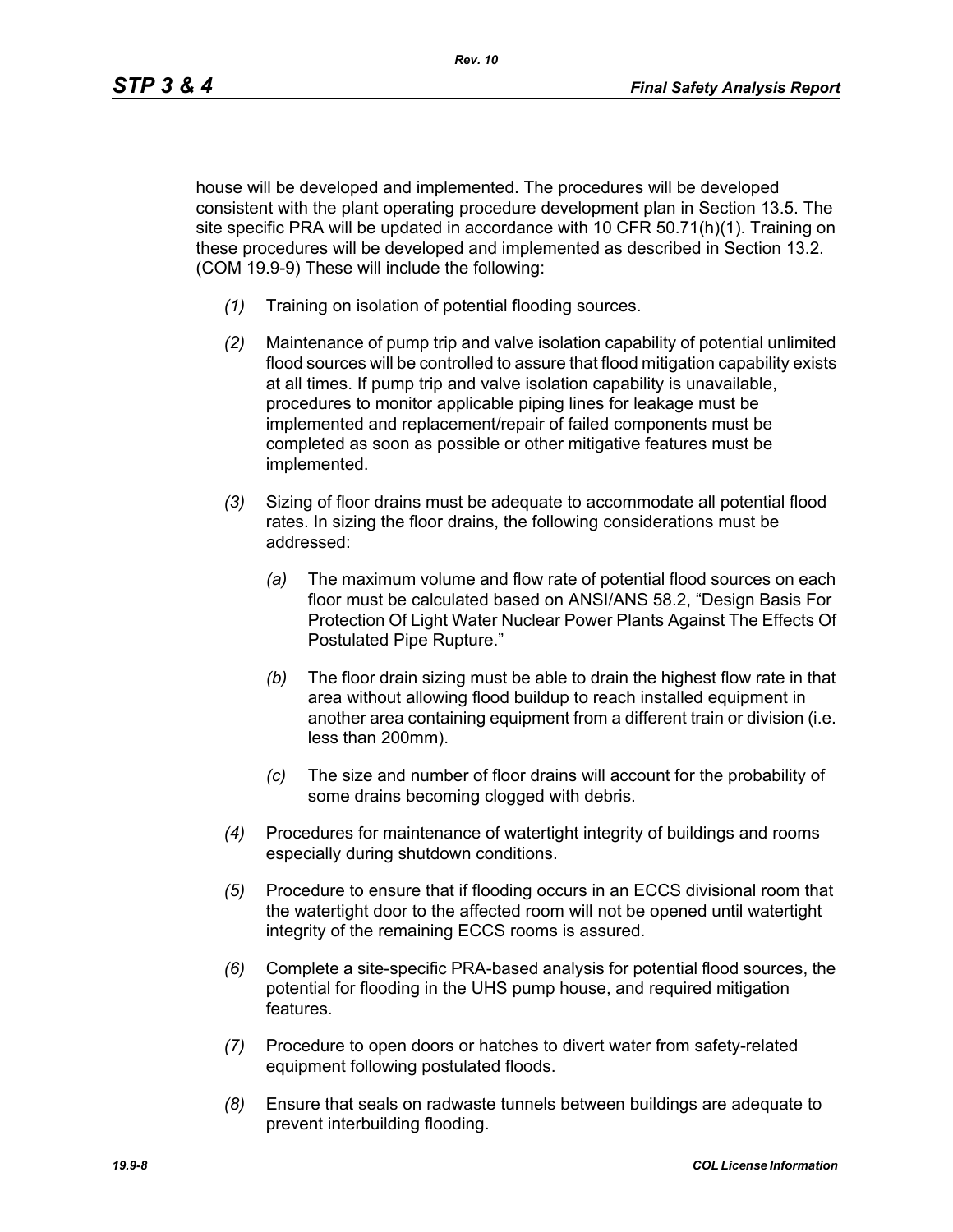- *(9)* Ensure that the RSW pump house is designed to prevent interdivisional flooding and water in excess of 4000 meters of RSW piping cannot gravity drain to the control building.
- (10) Ensure that the redundant RSW supply side isolation valves shut on receipt of a high-high level indication in the RCW heat exchanger room.

## **19.9.11 Actions to Avoid Loss of Decay Heat Removal and Minimize Shutdown Risk**

The following standard supplement addresses COL License Information Item 19.11.

Operating procedures to avoid loss of decay heat removal during shutdown condition will be developed and implemented. The procedures will be developed consistent with the plant operating procedure development plan in Section 13.5. (COM 19.9-10) Procedures will include the following:

- *(1)* Recovery of failed operating RHR System.
- *(2)* Rapid implementation of standby RHR Systems if the initially operating RHR system cannot be restored.
- *(3)* Ensuring that instrumentation associated with the following functions is kept available if the system is not in maintenance:

–RPV isolation valves,

–ADS,

–HPCF,

–LPFL,

–RPV water level, pressure, and temperature,

–RHR System alarms,

–EDG,

–Refueling interlock,

–Flood detection and valve/pump trip circuits.

- *(4)* Use of alternate means of decay heat removal using non-safety grade equipment such as reactor water cleanup, fuel pool cooling, or the main condenser.
- *(5)* Use of alternate means for inventory control using non-safety grade equipment such as AC-independent water addition, CRD pump (i.e., increasing CRD flow), and main feedwater and condensate.
- *(6)* Recovery from loss of offsite power.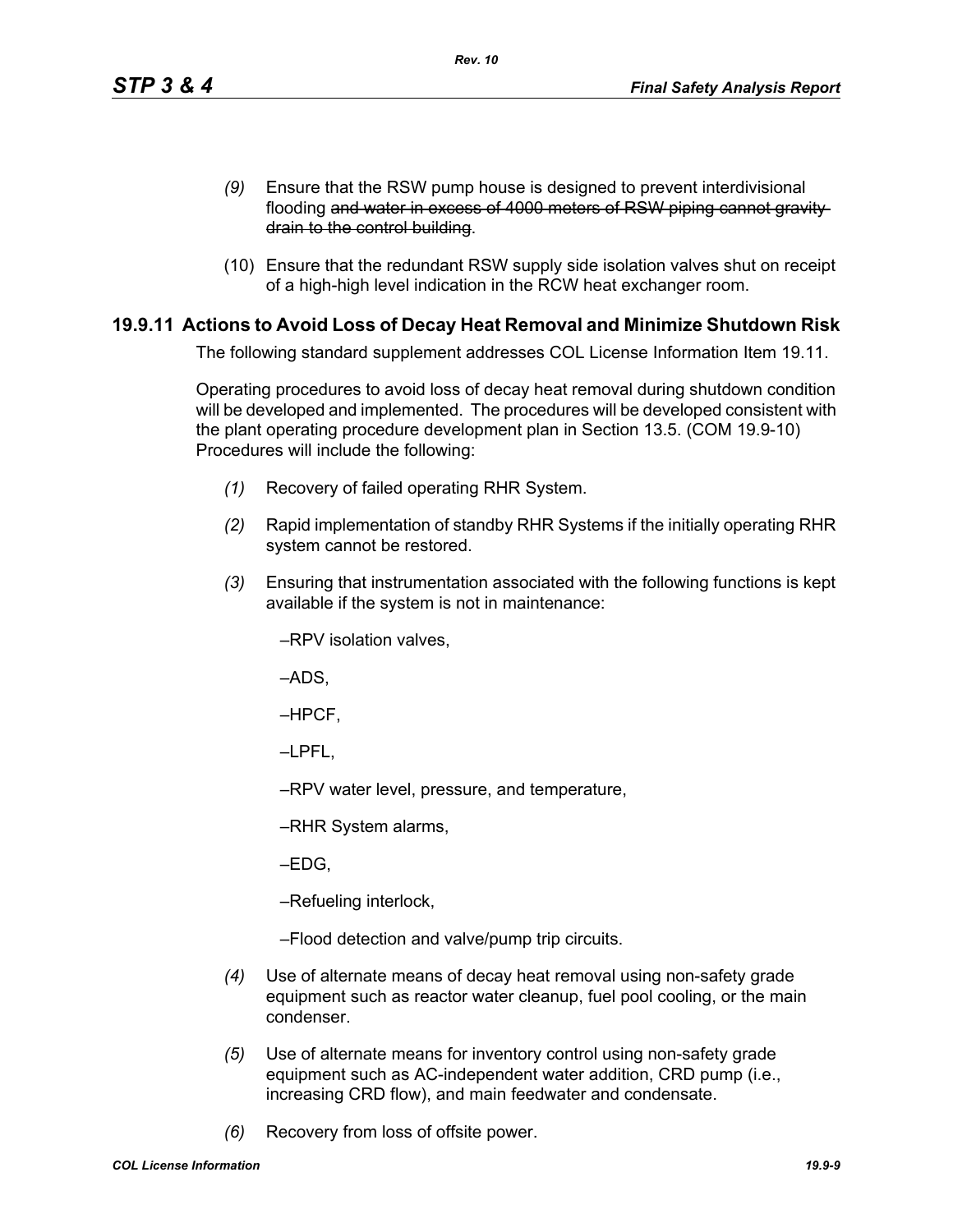- *(7)* Boiling as a means of decay heat removal in Mode 5 with the RPV head removed including available makeup sources.
- *(8)* Conducting suppression pool maintenance, especially as it relates to reduced availability of ECCS suction sources.
- *(9)* Fire/flood watches during periods of degraded safety division physical integrity.
- *(10)* Ensuring that at least one division of safety equipment is not in maintenance and its physical barriers are intact at all times.
- *(11)* Fire fighting during shutdown.
- *(12)* Use of remote shutdown panel while the plant is shutdown.

To reduce other risks during shutdown, procedures will include the following:

- *(1)* Firefighting with part of the fire protection system in maintenance,
- *(2)* Outage planning using guidance from NUMARC-91-06,
- *(3)* Use of freeze seals and RIP and CRD replacement.
- *(4)* Verification of correct fuel loading during refueling.
- *(5)* Maintenance of secondary containment during Modes 3 and 4, when necessary.

#### **19.9.12 Procedures for Operation of RCIC from Outside the Control Room** STD DEP T1 2.4-3

*In the PRA fire analysis (Subsection 19M.6.2), credit is taken for operation of RCIC from outside the control room. The COL applicant will develop procedures and conduct training for such RCIC operation.*

*The procedure should be developed along the following lines:*

- *(1) Station operation personnel and provide communication at areas for manual operation of the RCIC suction valves (CST suction and suppression pool suction), RCIC turbine trip and throttle valve, RCIC turbine steam admission valve, outboard steam isolation valve, RPV injection valve, turbine speed control panel, and the Remote Shutdown Panel.*
- *(2) If the RCIC steam isolation valves are closed, open these valves from their MCCs. If necessary, disconnect power to the outboard steamline isolation valve and open it using the valve's manual handwheel.* Manually open the RPV Injection Valve at the local motor control center or by the hand-wheel at the valve if the electrical power is not available.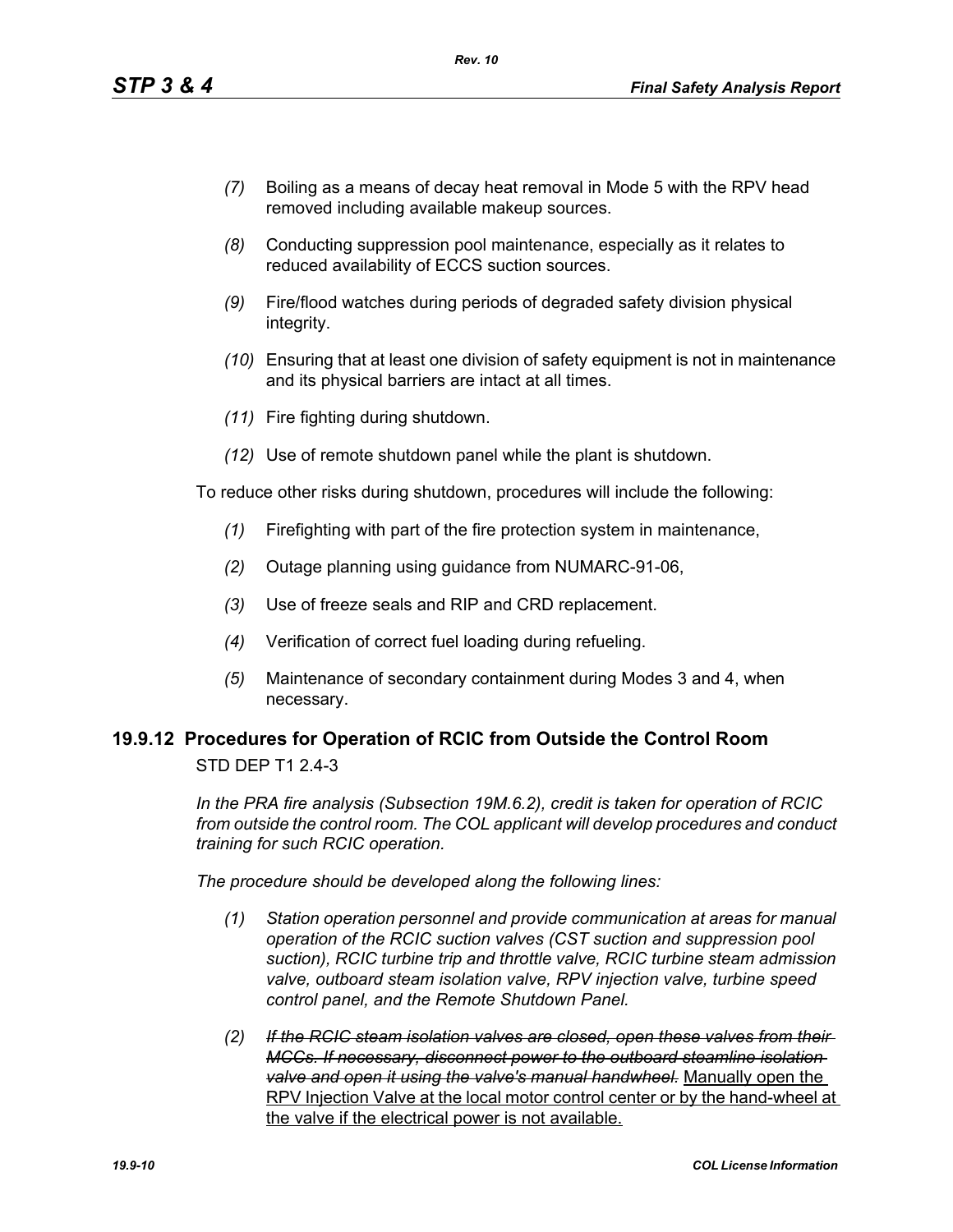- *(3) Disconnect or de-energize all control signals to and from the turbine.* Manually close the drain valves from the steam supply to RCIC turbine and turbine drains to the drain tank.
- *(4) Close the turbine trip and throttle valve.* Manually open the turbine steam supply valve at the motor control center or by the hand-wheel at the valve if the electrical power is not available.
- *(5) Disconnect power to the motor-operated suction valve (CST or suppression pool, as required), steam admission valve, and manually open these valves using their handwheels.* If power supply is available, manually start the RCIC room air-handling unit from the motor control center.
- *(6) Use a portable speed sensing instrument to monitor turbine speed.* Start RHR A or B Loop in Suppression Pool Cooling mode from the Remote Shutdown Panel.
- *(7) Manually manipulate the trip and throttle valve and manually open the RPV injection valve using their handwheels. Control injection flow by manipulating the trip and throttle valve and operate the turbine below the overspeed trip value. If the turbine trips on overspeed, reset the trip and throttle valve, and manipulate this valve to operate the turbine.* Monitor RCIC operation at the Remote Shutdown Panel.
- *(8) Monitor RPV water level at the Remote Shutdown System. Maintain RPV water level between Level 3 (low level) and Level 8 (high level).* Manually switch the pump suction valve from CST to the Suppression Pool when CST water level drops below the low level setpoint.
- *(9)* Control reactor water level by switching RCIC into partial flow ON/OFF at the local control panel.
- *(10)* Monitor RPV water level at the Remote Shutdown System. Maintain RPV water level between Level 3 (low level) and Level 8 (high level).

The following standard supplement addresses COL License Information Item 19.12.

The operating procedures for the operation of RCIC from outside the control room will be developed and implemented. The procedures will be developed consistent with the plant operating procedure development plan in Section 13.5. Training on these procedures will be developed and implemented as described in Section 13.2. (COM 19.9-11) The procedures will include the 10 provisions listed above.

## **19.9.13 ECCS Test and Surveillance Intervals**

The following standard supplement addresses COL License Information Item 19.13.

A plan and procedures to identify departures of the test and surveillance intervals assumed in Tables 19D.6-1 through 19D.6-12 will be developed and implemented.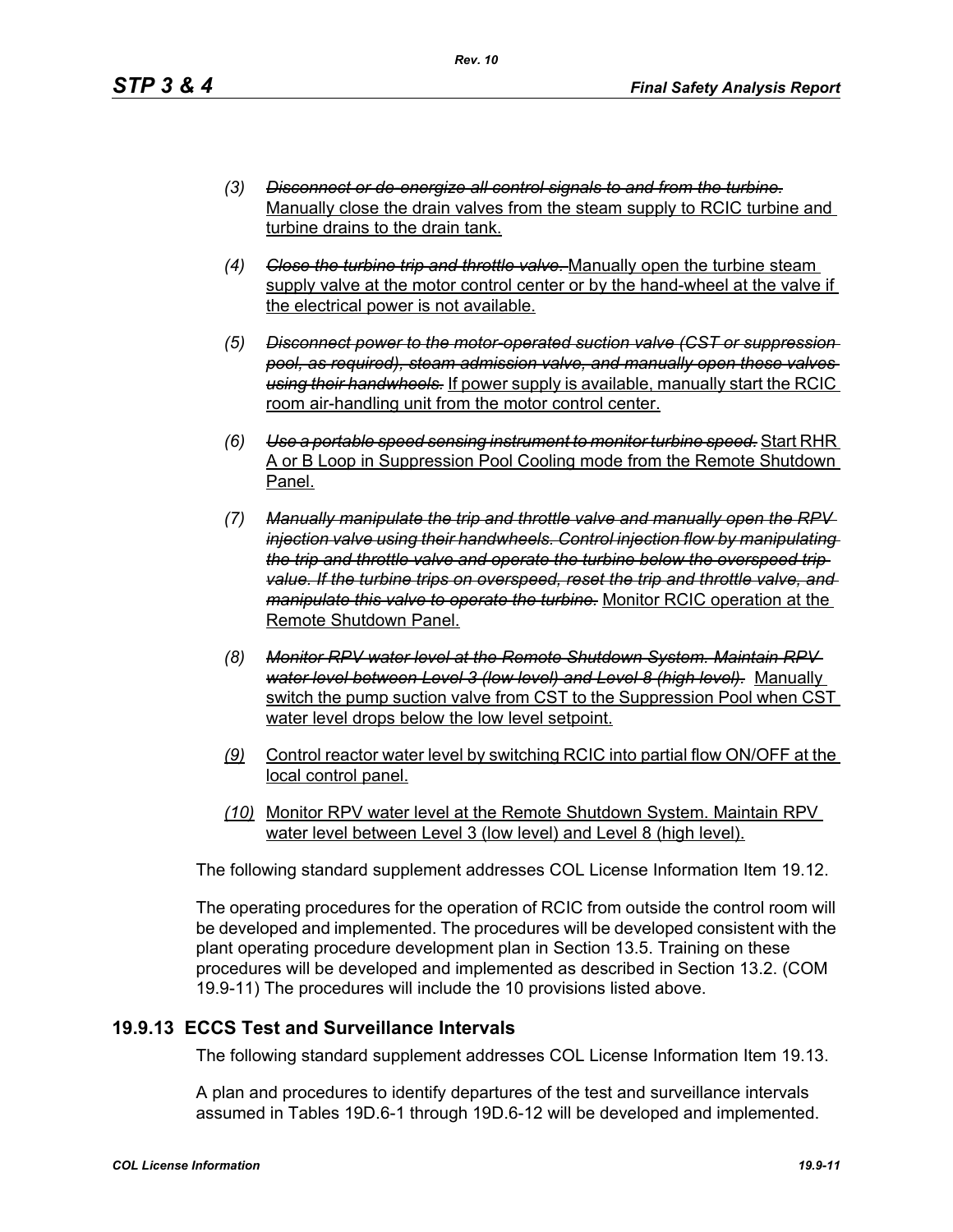The procedures will be developed consistent with the plant operating procedure development plan in Section 13.5. (COM.19.9-12)

## **19.9.14 Accident Management**

The following standard supplement addresses COL License Information Item 19.14.

The important operator actions will be included in the operating procedures that will be developed and implemented. The procedures will be developed consistent with the plant operating procedure development plan in Section 13.5. Training on these procedures will be developed and implemented as described in Section 13.2. (COM 19.9-13) These procedures will include the following:

- *(1)* Directions and guidance for operation of the Containment Overpressure System (COPS) shutoff valves should be developed. Appropriate care will be taken in the development of these procedures to ensure that the recovery of containment heat removal or containment sprays do not induce late containment structural failure. If a suppression pool water level of at least one meter above the top of the top horizontal connecting vent can be maintained following COPS operation, the Licensee may leave the shutoff valves open until after recovery of Containment Heat Removal since the fission product release will be dominated by the initial noble gas release. In addition, the procedure for closure of the shutoff valves will include steps for the reintroduction of nitrogen into the containment. In developing accident mitigation strategies, the licensee will examine the potential benefits of drywell spray operation if the containment fails in the drywell.
- *(2)* For human actions that are taken that rely on instrumentation that may be operating outside of the qualification range, the expected performance of the instrumentation will be determined and additional guidance provided to the operator if needed.
- *(3)* Accident management strategies will consider the potential for recriticality during the recovery. A possible strategy could be a caution for the operators and/or technical support staff to monitor the power level (perhaps indirectly via the rate of containment pressurization) and enter ATWS procedures as necessary.

The following supplement addresses the lower drywell flooder (LDF) operation in the event of a severe accident scenario that involves a core melt and vessel failure.

Strategies for primary containment flooding in the emergency procedure guidelines will incorporate generic industry guidance as necessary and use existing site specific design features to the extent possible to provide indication of and address flooding in the lower drywell when the lower drywell flooder (1) does not operate, (2) does not operate as designed, (3) prematurely operates resulting in an inadvertent pool of water in the lower drywell, and (4) operates as designed during a severe accident scenario that involves a core melt and vessel failure. The procedures will be developed consistent with the plant operating procedure development plan in Section 13.5, and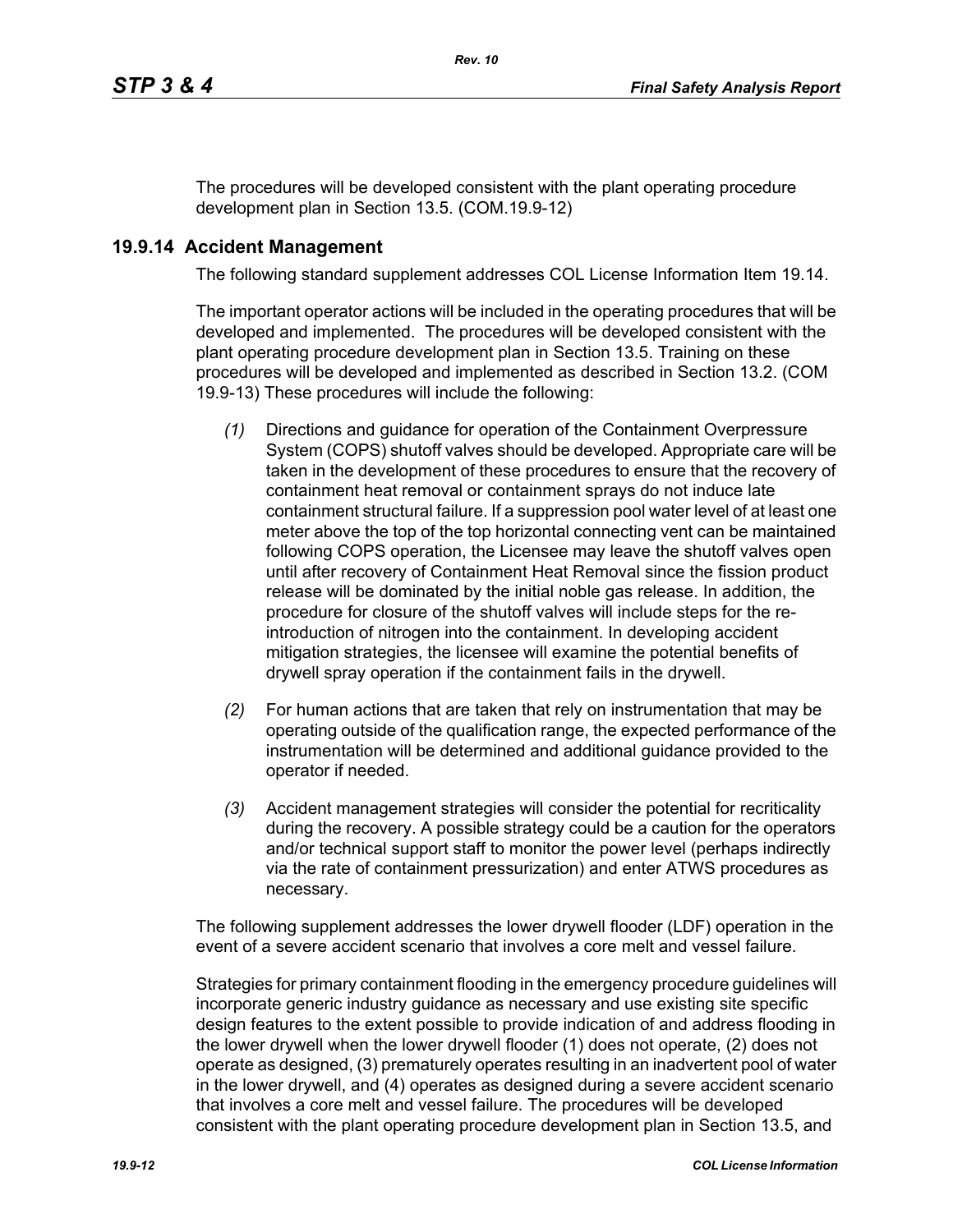training on the procedures will be developed and implemented as described in Section 13.2. (COM 19.9-30)

## **19.9.15 Manual Operation of MOVs**

The following standard supplement addresses COL License Information Item 19.15.

A procedure to operate motor operated valves manually will be developed and implemented. The procedure will be developed consistent with the plant operating procedure development plan in Section 13.5. (COM 19.9-14)

## **19.9.16 High Pressure Core Flooder Discharge Valve**

The following standard supplement addresses COL License Information Item 19.16.

A procedure to verify that the HPCF discharge valve is in the locked-open position will be developed and implemented. The procedure will be developed consistent with the plant operating procedure development plan in Section 13.5. (COM 19.9-15)

## **19.9.17 Capability of Containment Isolation Valves**

The following standard supplement addresses COL License Information Item 19.17.

Containment isolation valves are qualified by testing and analysis and by satisfying the stress and deformation criteria at the critical locations within valves. Operability is assured by meeting the requirements of the programs defined in Subsection 3.9.3.2, Pump and Valve Operability Assurance, and Subsection 3.9.6, Testing of Pumps and Valves, as supplemented in RAI 03.09.06-1, and Sections 3.10 and 3.11.

For containment isolation valves, the ASME Code Certified Stress Report will demonstrate that the stresses of containment isolation valves, when subjected to the severe accident loadings of 0.77 MPa internal pressure and 260 °C (500 °F) in combination with dead loads, do not exceed ASME Section III Service Level C limits. The individual parts of each valve will be verified not to exceed allowable structural capability limits under these severe accident conditions. In addition, the ASME Code Certified Stress Report will demonstrate the ultimate pressure capacity at 260 °C (500 °F) to be at least 1.03 MPa.

Acceptance Criteria for ITAAC 2.14.1.2 confirms the existence of an ASME Code Certified Stress Report for the containment pressure boundary components. The containment isolation valves are considered pressure boundary components, and are included in the separate ASME Code Certified Stress Reports. The Certified Stress Reports for the containment isolation valves will include the stress analysis for the severe accident conditions of 0.77 MPa and 260 °C (500 °F).

These actions will be completed prior to fuel loading. (COM 19.9-16) The FSAR will be updated in accordance with 10 CFR 50.71(e) based upon the results of this analysis.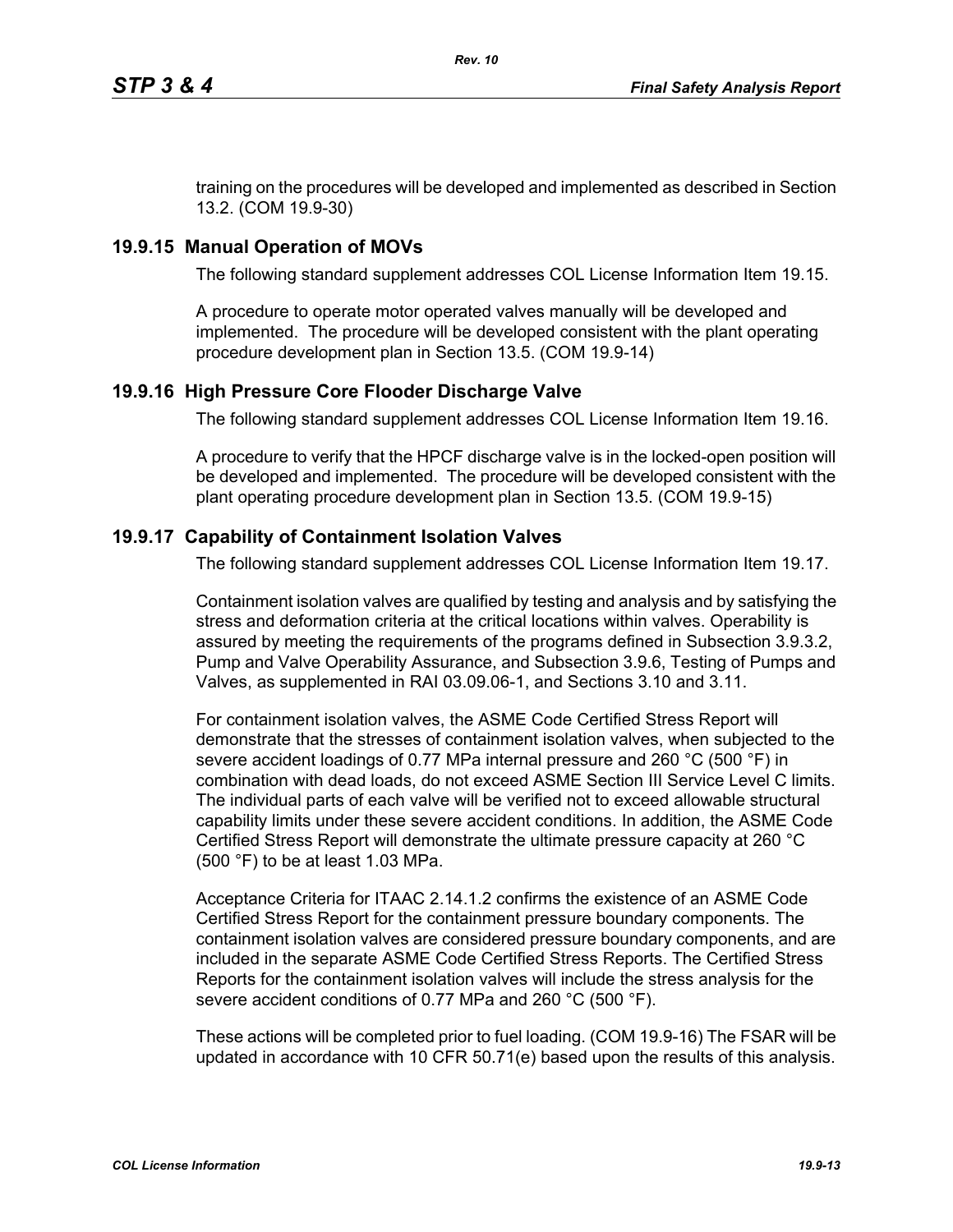#### **19.9.18 Procedure to Insure Sample Lines and Drywell Purge Lines Remain Closed During Operation**

The following standard supplement addresses COL License Information Item 19.18.

Operating procedures and administrative controls to ensure that drywell purge and sample line valves are normally sealed and that the purge valves have motive power to the valve operators removed will be developed and implemented. The procedures will be developed consistent with the plant operating procedure development plan in Section 13.5. (COM 19.9-17)

#### **19.9.19 Procedures for Combustion Turbine Generator to Supply Power to Condensate and Condensate Booster Pumps**

#### STD DEP 10.4-5

The following standard supplement addresses COL License Information Item 19.19.

Operating procedures to manual transfer the Combustion Turbine Generator (CTG) power to the condensate and condensate booster pumps and its support systems will be developed and implemented. The procedures will be developed consistent with the plant operating procedure development plan in Section 13.5. (COM 19.9-18)

#### **19.9.20 Actions to Assure Reliability of Supporting RCW and RSW Systems**

The following standard supplement addresses COL License Information Item 19.19a.

Operating procedures to swap RCW and RSW operating pumps and heat exchangers at least once every month will be developed and implemented. The procedures will be developed consistent with the plant operating procedure development plan in Section 13.5. (COM 19.9-19)

#### **19.9.21 Housing of ACIWA Equipment**

The following standard supplement addresses COL License Information Item 19.19b.

The capability of the building housing the ACIWA equipment to withstand site-specific seismic events, flooding, and other site-specific external events will be confirmed and will be included in the plant-specific PRA prior to fuel loading in accordance with 10 CFR 50.71(e). (COM 19.9-20)

Prior to fuel loading, the building that houses the ACIWA equipment will be verified to have a seismic high confidence low probability of failure (HCLPF) acceleration value of at least 0.5g. The methodology for HCLPF acceleration calculations will be consistent with that described in DCD Section 19I.1 for the ABWR seismic margins analysis. The FSAR will be updated in accordance with 10 CFR 50.71(e) based on this assessment. (COM 19.9-29)

## **19.9.22 Procedures to Assure SRV Operability During Station Blackout**

The following standard supplement addresses COL License Information Item 19.19c.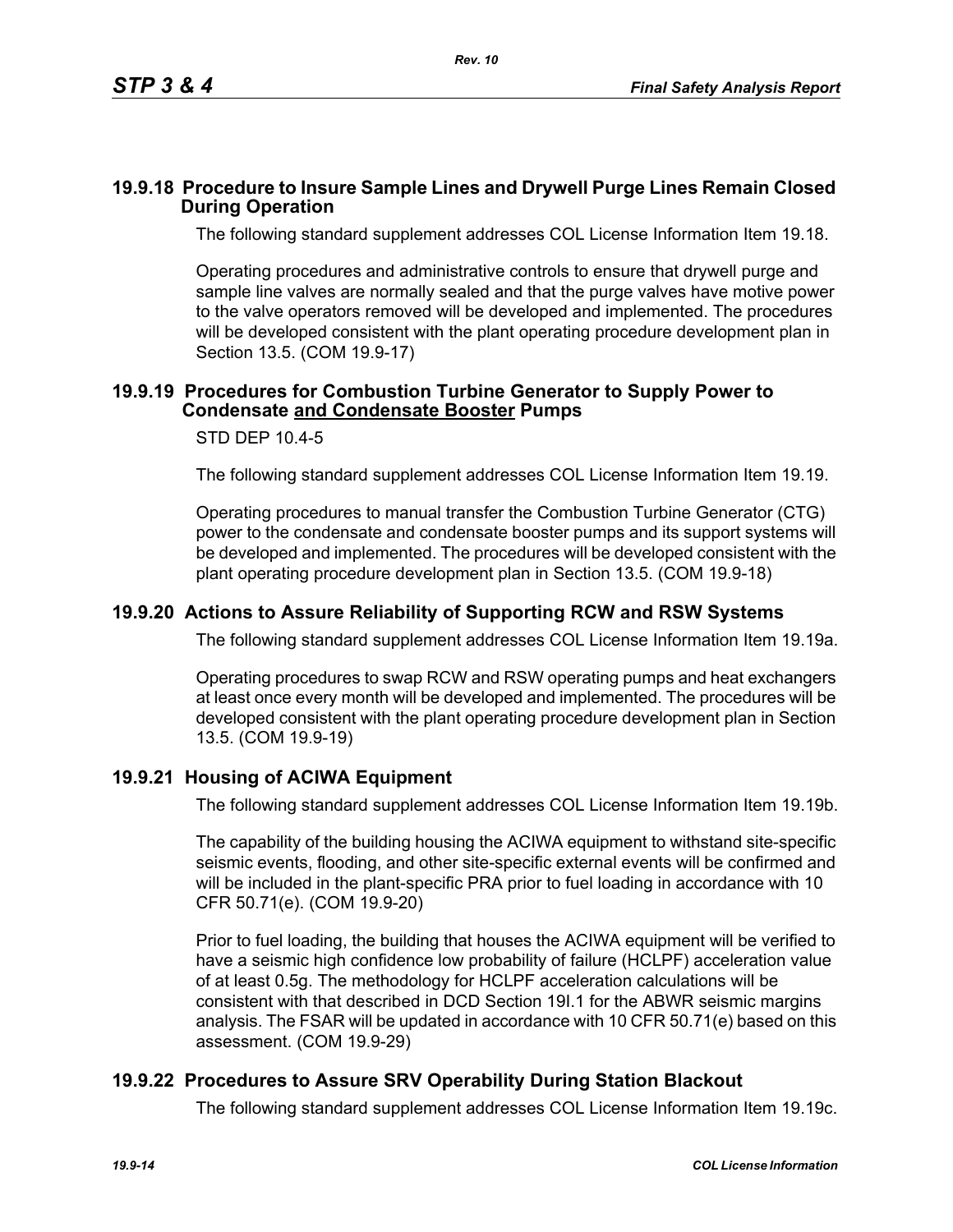Operating procedures to align stored nitrogen bottles for SRVs will be developed and implemented. The procedures will be developed consistent with the plant operating procedure development plan in Section 13.5. (COM 19.9-21)

## **19.9.23 Procedures for Ensuring Integrity of Freeze Seals**

The following standard supplement addresses COL License Information Item 19.19d.

The procedures to use and administratively control freeze seals will be developed and implemented. The procedures will be developed consistent with the plant operating procedure development plan in Section 13.5. (COM 19.9-22) These procedures will ensure the integrity of the temporary boundary when freeze seals are used. Mitigative measures will be identified in advance, and appropriate back-up systems will be made available to minimize the effects of a loss of coolant inventory (See Subsection 19Q.8).

## **19.9.24 Procedures for Controlling Combustibles During Shutdown**

The following standard supplement addresses COL License Information Item 19.19e.

Administrative procedures to control combustibles and ignition sources will be developed and implemented. The procedures will be developed consistent with the plant operating procedure development plan in Section 13.5. (COM 19.9-23)

### **19.9.25 Outage Planning and Control**

The following standard supplement addresses COL License Information Item 19.19f.

An outage planning and control program that is consistent with NUMARC 91-06 requirements will be developed and implemented. The procedures will be developed consistent with the plant operating procedure development plan in Section 13.5. (COM.19.9-24)

## **19.9.26 Reactor Service Water Systems Definition**

The following site-specific supplement addresses COL License Information Item 19.19g and accounts for departure STP DEP 9.2-5.

The STP site-specific applicant review of RSW and UHS design configurations and performance capabilities against those assumed and modeled in Subsection 19D.6.4.2 have been completed and the impact of any differences on the ABWR PRA results has been assessed. The overall results of the evaluation are bounded by the conclusions of the standard ABWR SSAR.19.3.1.5 Results in Perspective. The net impact of the STP-specific design shows a net decrease in risk as compared to the standard ABWR PRA.

## **19.9.27 Capability of Vacuum Breaker**

The following standard supplement addresses COL License Information Item 19.19h.

The capability of the vacuum breaker seating material will be demonstrated to withstand the temperature profiles associated with the equipment survivability requirements specified in Subsection 19E.2.1.2.3 prior to fuel loading. (COM 19.9-25)